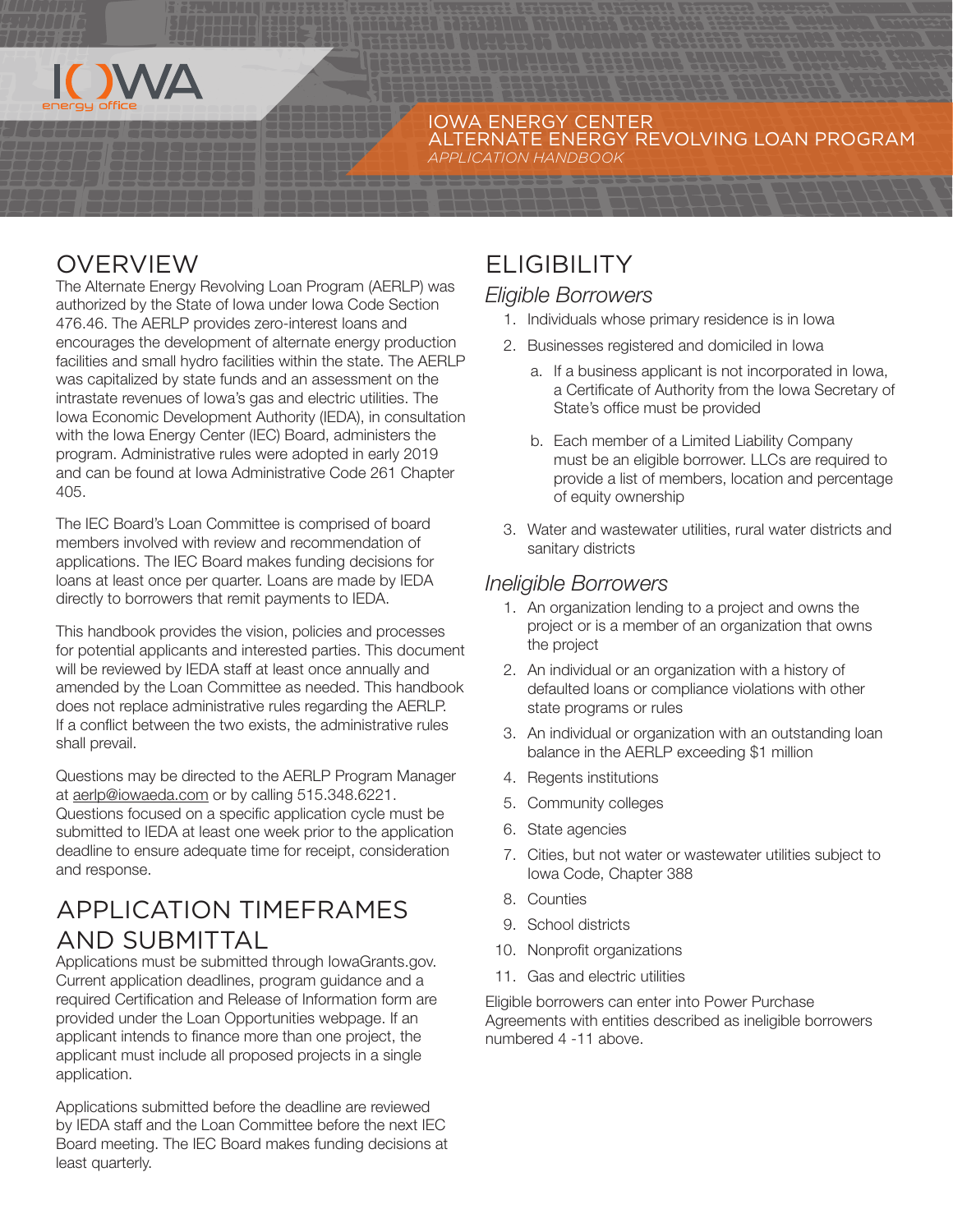

### *Eligible Projects*

Alternate Energy Production (AEP) facilities and small hydro facilities are defined in Iowa Code section 476.42. The following technologies and resources can be utilized to produce energy for an eligible project:

- · Solar
- · Wind
- · Waste management
- · Resource recovery
- · Refuse-derived fuel
- · Agricultural crops and residue
- · Wood-burning

A small hydro facility is a hydroelectric facility at a dam. Small hydropower is commonly associated with generating 10 MW or less of power.

For both AEP and small hydro facilities, components at the project site related to the construction, completion or operation of the facility are eligible.

Additional eligible projects or components of an AEP that fit the definition include, but are not limited to:

- · Energy storage included with an AEP pertaining to an improvement related to the operation of the AEP
- · Anerobic digestion and biogas production projects utilizing one or more of the types of the resources listed within the AEP definition to produce energy
- · Combined heat and power projects pertaining to recovering thermal energy, which may be considered either a waste or a resource for the purposes of an alternate energy source
- · Wind repower projects

#### *Other Project Requirements*

- · Must be located in Iowa
- · Must be wholly owned by the borrower
- · The borrower must be the owner, contract purchaser or lessee of the real property where the project is located. In the event the applicant is not the owner of the real property where the project will be located, information on the agreement pertaining to real property should be provided in the application and any associated agreements should be uploaded, if available.

### *Eligible Costs*

- · Real and personal property comprising a project.
- · Materials and equipment required for necessary site preparation, construction and installation of a project.
- · Labor for site preparation, construction and installation of a project. Only labor performed by a third party, such as an independent contractor, is considered eligible.

### *Ineligible Costs*

- · Feasibility studies
- · Permits
- · Administrative costs not associated with site preparation, construction and installation of a project
- · Costs incurred prior to the board's approval of a loan
- Interconnection costs
- · Costs associated with maintenance, operation or repair of a project
- · Other costs the IEC Board determines ineligible

## LOAN AMOUNTS

Amount Minimum: \$25,000 and up to 50% of eligible project costs. Eligible project costs must be a minimum of \$50,000 to meet requirements, and the loan amount cannot exceed the value of the collateral.

Amount Maximum: No more than \$1 million per project and no more than \$1 million per borrower outstanding at any time, including members of LLCs that are included in other loans.

## LOAN TERMS

Applicants request a loan term in the application, to be evaluated by IEDA and the IEC Board. The Loan Committee must only recommend an award for a loan with the shortest possible term, in no case more than 20 years. Loan terms are determined by selecting the shortest of the following:

- · The estimated useful life
- The estimated return on investment
- · The term of any other loan used to finance the project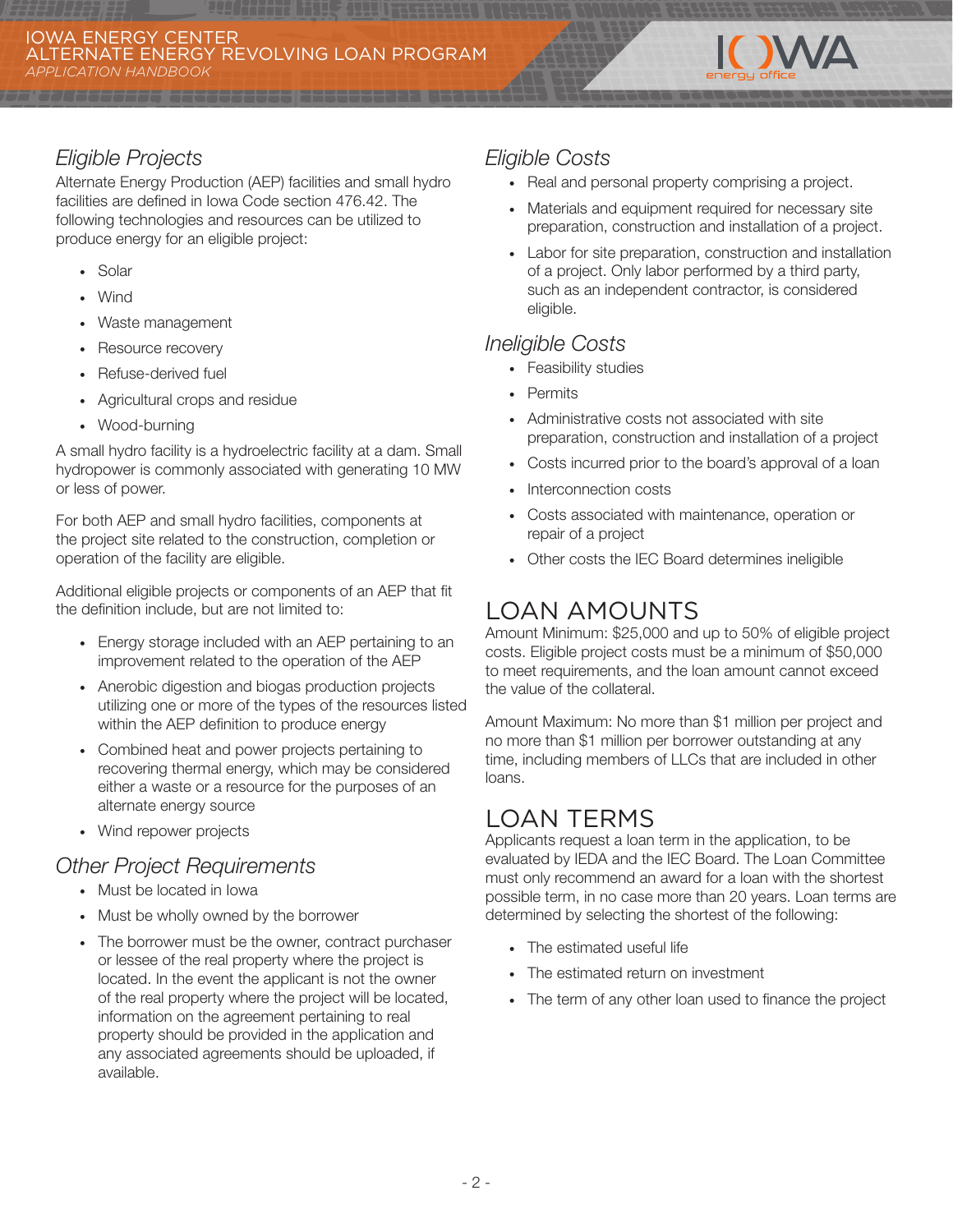

## COLLATERAL

The AERLP requires collateral that matches or exceeds the value of the loan request. The following forms of collateral are acceptable:

- · Real property
- · Dedicated certificate of deposit
- · Irrevocable letter of credit
- · Corporate guaranty

Applicants are expected to pledge collateral in the application that can be offered in the event of an award, contingent upon IEDA reviewing, accepting and securing collateral prior to disbursement of funds.

# HOW TO APPLY

### *About IowaGrants.gov*

Applications must be submitted through iowagrants.gov, which requires registration for the applicant in IowaGrants. Only one individual should be the IowaGrants representative for the project — either the applicant or an authorized representative responsible for managing the IowaGrants account and correspondence between IEDA and the applicant as needed.

If the person completing the application already has an account through the State of Iowa's A&A service, this same account will be utilized.

- · Other applications utilizing the State's A&A service: [entaa.iowa.gov/entaa/CIApplicationList.jsp](http://entaa.iowa.gov/entaa/CIApplicationList.jsp)
- · Frequently Asked Questions: [entaa.iowa.gov/entaa/ssohelp.jsp](http://entaa.iowa.gov/entaa/ssohelp.jsp) [entaa.iowa.gov/entaa/ssohelp.jsp#signin](http://entaa.iowa.gov/entaa/ssohelp.jsp#signin)

Applicants registering to create a new IowaGrants account need to have accounts created at least two weeks before the application deadline to ensure timely completion.

The State of Iowa provides IowaGrants.gov through the vendor Dulles Technology Partners. User data and system access is secure to the highest level of industry standards. More information is available at [dullestech.com/security.html](http://dullestech.com/security.html).

### *Confidentiality and Application Access*

The application is a public document under Iowa law. However, under some circumstances, certain information may be kept confidential. IEDA considers the following information confidential and withholds it from public inspection without a request for confidential treatment.

- · For individuals, the confidential information includes a social security number, the most recent year tax return, most recent W2, and personal financial statement, if available. IEDA conducts credit checks on individuals applying for eligible projects; the results are confidential.
- · For businesses, the confidential information includes its most recent year tax return, most recent audited financial statement and the FEIN/TAX ID when a social security number is used.
- · Power Purchase Agreements and supplemental financial information, if applicable for the project.

If an applicant wishes to have additional information treated as confidential, a Confidential Treatment Request Form, available upon request from IEDA, must be competed. IEDA determines what, if any, additional information is treated confidential.

## APPLICANT INFORMATION

The application collects information, including confidential information discussed previously, for the purposes of assessing creditworthiness and to verify the applicant is an eligible borrower. Any Limited Liability Company applying for a loan is required to upload documentation providing its member names, locations and equity ownership percentages.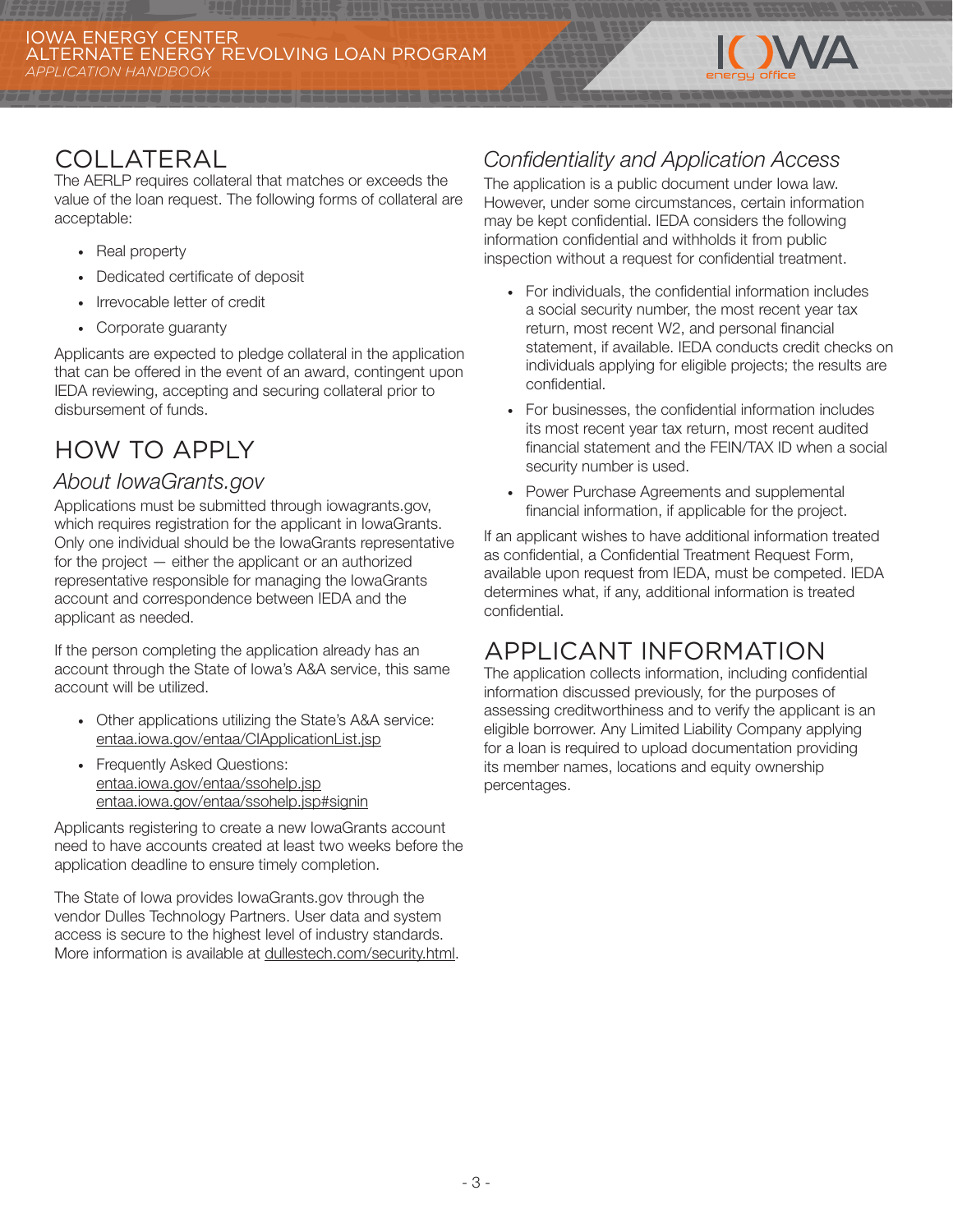

The application requires information including an address or description, as well as a site plan and map as needed delineating the project location. Proof of ownership is required, or if the property is leased or under a purchase contract, that agreement must be provided. A leased property must be leased for the duration of the loan term. Applications can include more than one project that would be part of the same loan; therefore, information on each location when applicable is required.

IEDA collects information on project contractors at the time of application. Information includes company name, Iowa registration number, certificate of insurance and additional qualifications, such as a certification or previous project experience, as available.

- · If a contractor is not yet selected, applicants provide information for each contractor under consideration for the project. If the applicant ends up selecting a contractor not listed in the application, it may impact the award.
- · This requirement may be waived if the applicant is a government entity subject to public bidding requirements under Chapter 26 of the Iowa Code.

Other required project information includes any required permits, the anticipated start and end date of construction, and estimated useful life.

## TECHNOLOGY AND ENERGY GENERATION

Information specific to the type of AEP and energy generation estimates enable IEDA and the IEC Board to review the technical merits of the project, energy production estimates, extent of detail and planning relative to the attributes of the project and return on investment.

The AERLP application collects information on the type of AEP proposed, energy resource data, major equipment components, the purpose and end use of the energy to be produced, energy production estimates, the last twelve months of energy use if applicable, whether energy storage is part of the project, and the estimated return on investment before and after incentives.

Most applicants rely on analysis and information from a third-party technical contact, like an installer or consultant, associated with the proposed project. Information on energy generation and return on investment is provided in a detailed report to provide verification and justification to the fields completed in IowaGrants.

The detailed report should provide background detail on energy resources (such as solar shading or wind speed), production estimates, and more detailed data demonstrating life cycle costs and return on investment. The source and content of these reports is expected to vary depending on the type of AEP, technical contact for application and tool(s) such as software or online calculators used to analyze and present project data.

**IOWA** 

· Technical Instructions are provided as Appendix B to this guide. This form details information a technical contact for the project most often provides to the applicant for completion of the application in [IowaGrants.gov](http://IowaGrants.gov).

The application requires uploading of product information from its manufacturer or distributor. If the proposed equipment isn't new, the upload should indicate the years of service and remaining life expectancy of the equipment and any other information to demonstrate its reliability and remaining useful life.

The application requires a return on investment timeframe, both before incentives and after incentives. Information on specific incentives are required in the budget information section. The amount after incentives should not include the state's Solar Energy System Tax Credit.

## BUDGET

Applicants must provide the loan request amount and information on all sources of matching funds, including the status of being secured. These sources may include private capital from the applicant or private investors, grants and/or financing through a lending institution. Applicants are asked to provide commitment letters or other documentation of matching funds from third parties.

The application includes line items for installed system cost. Incentive and non-repayable revenue dollar amounts, if applicable, are provided in this section, which should include any tax incentives, federal tax credits, grants and the estimated value of Modified Accelerated Cost Recovery System (MACRS) tax incentive over the life of the project.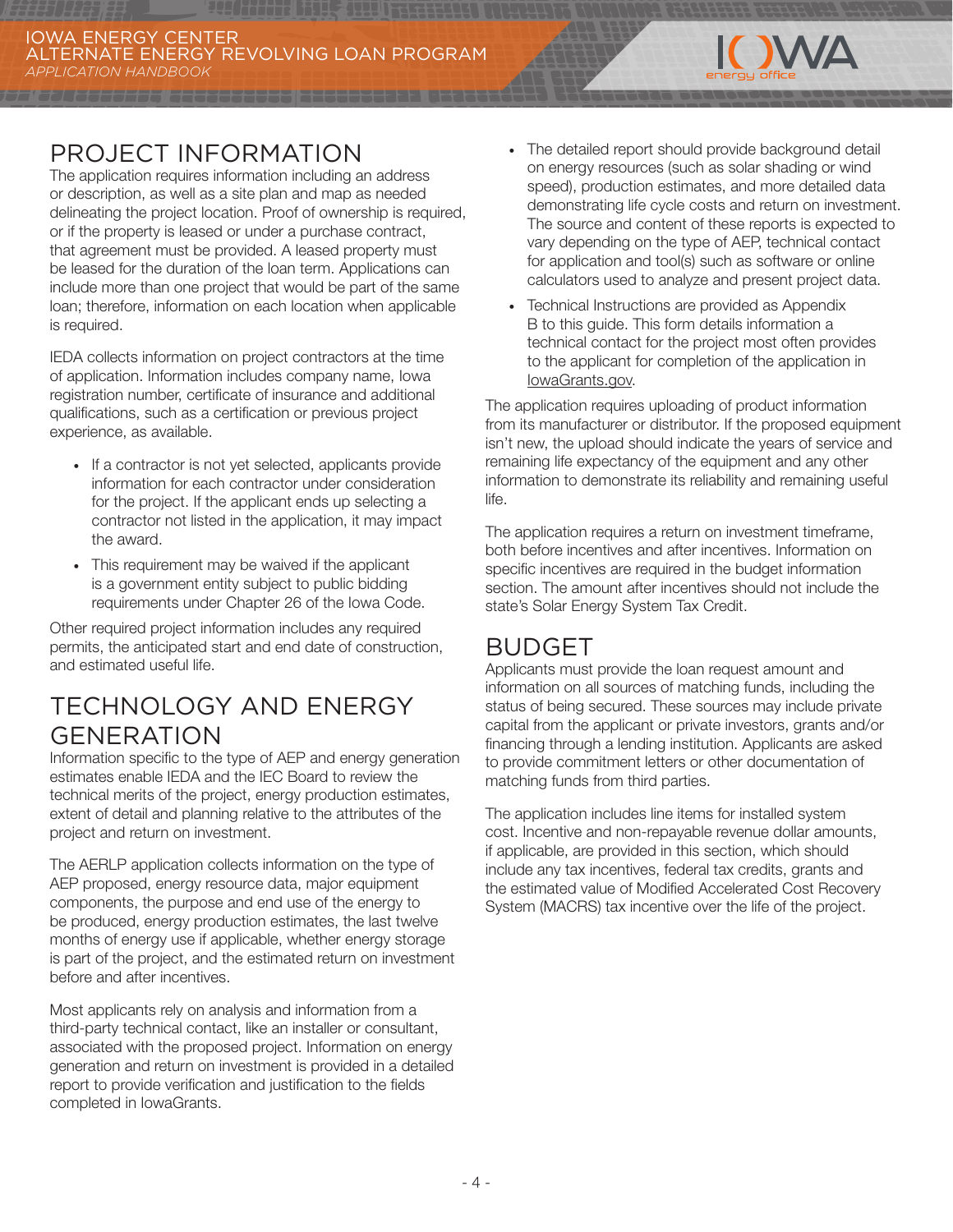

# APPLICATION REVIEW PROCESS

After the established application deadline, applications are first reviewed by IEDA staff for completeness and eligibility. Applications not eligible under Iowa Code or Administrative Rules are not recommended for a loan to the Loan Committee or IEC Board.

Second, IEDA staff completes a financial and technical review of the application, which may include requesting more information from the applicant. The IEC Board may engage an outside technical review panel to complete technical reviews of applications.

Finally, the Loan Committee reviews the applications and staff recommendations and makes recommendations to the IEC Board. The IEC Board approves, defers or denies applications for loans. IEDA staff may negotiate the amount, term and other conditions of each loan prior to award.

If demand for loans exceeds funding available, the following competitive scoring criteria is used:

- · Employ novel, emerging or underutilized technology as determined upon IEDA/IEC review
- · Increase geographic diversity, based on previous geographic locations of loans within the AERLP
- · Provide a quicker return on investment and shorterloan term, based on review of the energy analysis and feasibility
- · Produce more renewable energy relative to the amount of the loan, measured in annual energy production in relationship to the loan award (for example, AERLP cost per kWh)

# AWARD AND CONTRACT

Award decisions are made by the IEC Board. IEDA notifies successful applicants, in writing, of an approved award. This notice may include the terms or conditions under which approval is granted. An award does not constitute a binding contract. The IEC Board may approve an application prior to an applicant securing private financing, but IEDA does not disburse funds until such financing is obtained.

IEDA offers a contract to the borrower including the promissory note for the loan and the amortization schedule. The contract is between the IEDA and the borrower. After IEDA transmits the contract, the borrower must execute and return the contract to IEDA within 45 days. Failure to do so may be cause for the IEC Board to terminate the award.

Borrowers are required to meet conditions before a contract is signed and/or before funds are dispersed to the borrower. All borrowers are required to secure pledged collateral before disbursement of funds. Examples of other conditions include, but are not limited to, a fully executed interconnection agreement for the AEP owner and utility, or evidence that other financing or funding sources listed in the application have been approved.

# POST-AWARD REQUIREMENTS AND ADMINISTRATION

The contract between the IEDA and the borrower provides the promissory note and terms and conditions of the loan. The contract requires timely progress toward project completion as described in the application. Some terms and conditions may be specific to the borrower or project type. Certain post-award requirements are applicable to all borrowers, including but not limited to requirements listed in this section.

### *Payment*

Payments are due monthly to IEDA and provided through Automated Clearing House.

### *Reporting and Compliance*

A start-up report is due to the IEDA within 30 days of the date the project is placed in service. The report should be provided in the form provided within the borrower's IowaGrants.gov account for submission. The report must include, but is not limited to, documentation of installed costs of the project, one or more photographs, and a description of any unexpected problems encountered during construction or installation. IEDA will conduct a site visit of all awarded projects to ensure projects were built as proposed and to provide verification of ongoing operation.

Borrowers are required to maintain insurance on the AEP for the duration of the loan, which may be included as part of property or business insurance. The borrower should name IEDA as a loss payee, as appropriate, and submit a copy of the policy to IEDA.

Borrowers are required to notify the IEDA of any change in ownership of the AEP. Any loan made pursuant to this program becomes due for payment upon sale of the project for which the loan was made.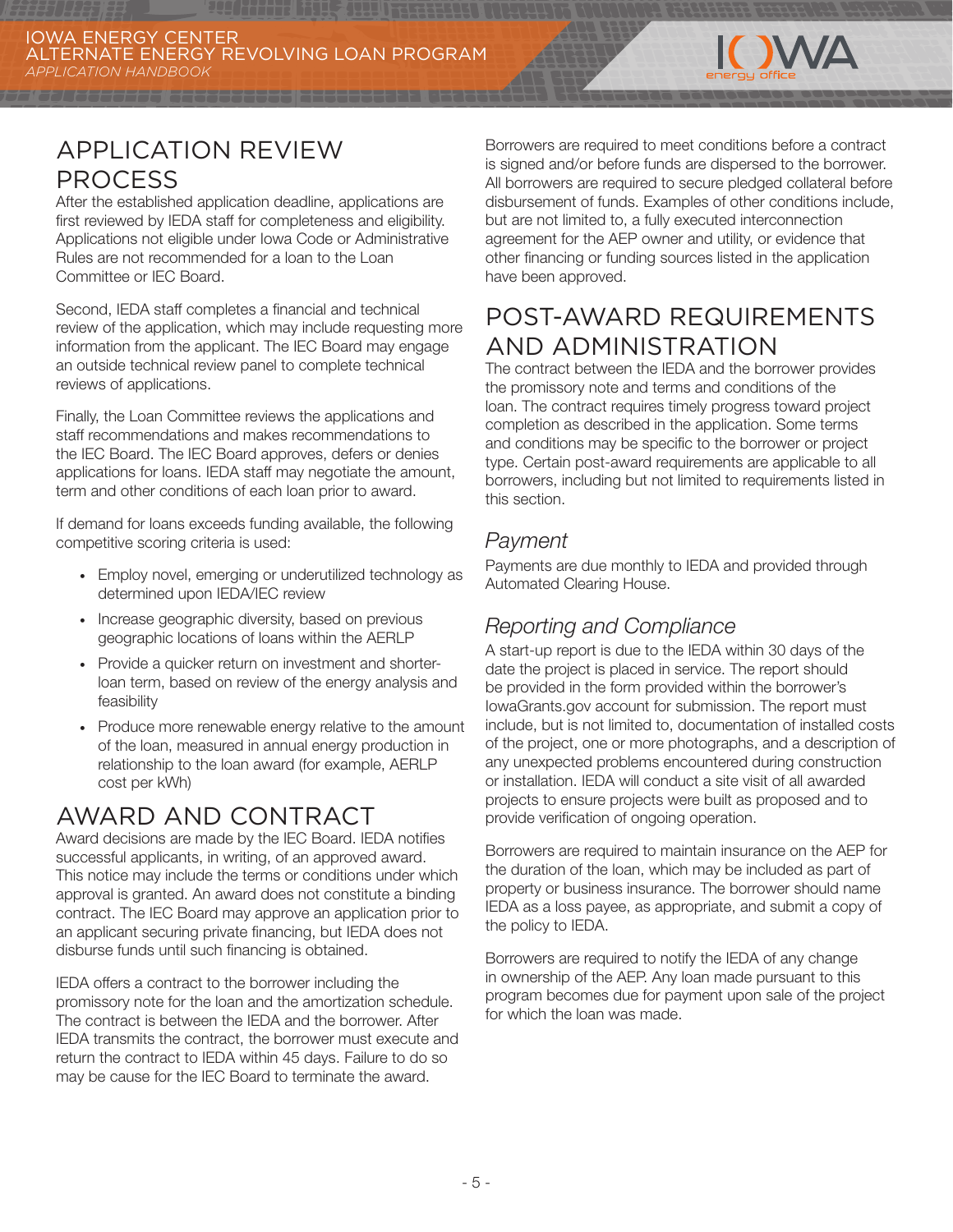

### *Default*

Borrowers should notify IEDA as soon as possible of any anticipated delays in payments or potential amendment requests impacting the payment amount or loan terms.

Events of default are provided in the contract between IEC and the borrower. IEDA may undertake a variety of actions to recover misspent funds or collect the outstanding loan balance, including referring a defaulted contract to outside counsel for debt collection.

### *Amendments*

Any substantive change to a project requires an amendment to the contract. A substantive change to a project includes, but is not limited to, a change in the loan amount, loan term or scope of work. The borrower must request the amendment in writing. No amendment is valid until approval has been provided in writing by the IEDA staff or on behalf of the IEC Board.

### APPENDIX A:

Upload Checklist for AERLP Application